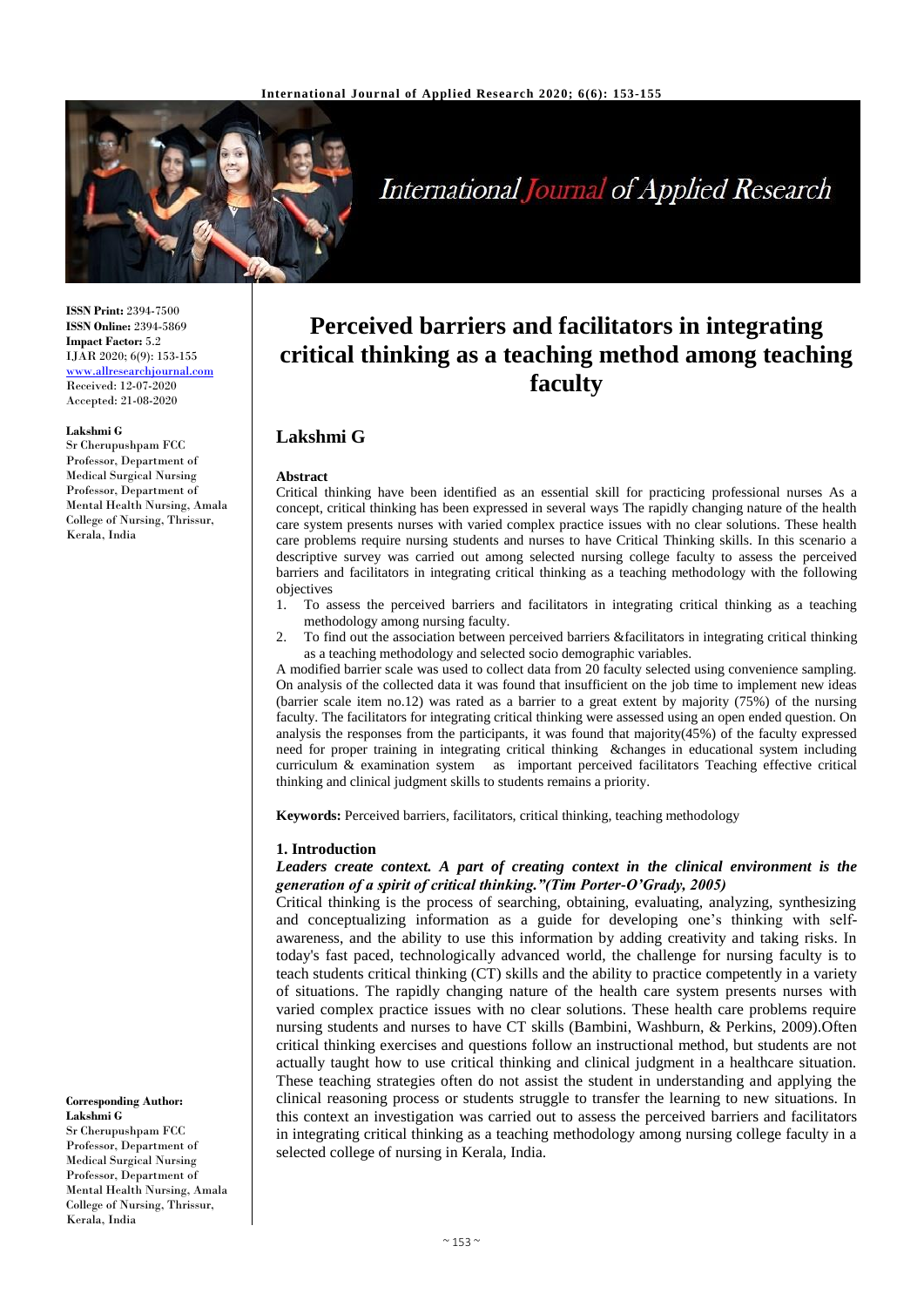

**Fig 1:** A conceptual map on critical thinking

## **1.1 Objectives**

- To assess the perceived barriers and facilitators in integrating critical thinking as a teaching methodology among nursing faculty
- To find out the association between perceived barriers &facilitators in integrating critical thinking as a teaching methodology and selected socio demographic variables.

#### **1.2 Theoretical Framework**

Tanner's Clinical Judgment Model (2006) and provided a framework for this investigation. Tanner used the terms critical thinking and clinical judgment interchangeably. Tanner viewed clinical judgment as four phases that are not linear in nature. Providing instruction in critical thinking and clinical judgment that follows this model may provide additional structure that aids nursing students 'development of these skills. It is recommended that in future, integrate this process of critical thinking among nursing students as a teaching methodology the following steps needs to be followed.

# **1.3 Steps in integrating Critical Thinking as a teaching methodology**



**Fig 2:** Steps in integrating Critical Thinking as a teaching methodology

#### **2. Methodology**

In this quantitative research study, non- experimental descriptive design was used to accomplish research objectives. The sample size consists of 20 nursing faculty working with selected nursing colleges in Trivandrum, Kerala by non-probability convenient sampling technique. There were two instruments used to collect the data that includes a demographic proforma which consists of age, sex, designation, qualifications, and years of experience and another tool was a Modified barrier rating scale for

assessing perceived barriers and facilitators in teaching critical thinking.

#### **3. Results and Discussion**

The data collected were analyzed based on the objectives of the study.

On analyzing the socio demographic profile of the nursing faculty it was found that majority (69%) of the sample belonged to the age group of 26- 30 years & 65% of them were post graduate teachers. Half (50%)of the sample had